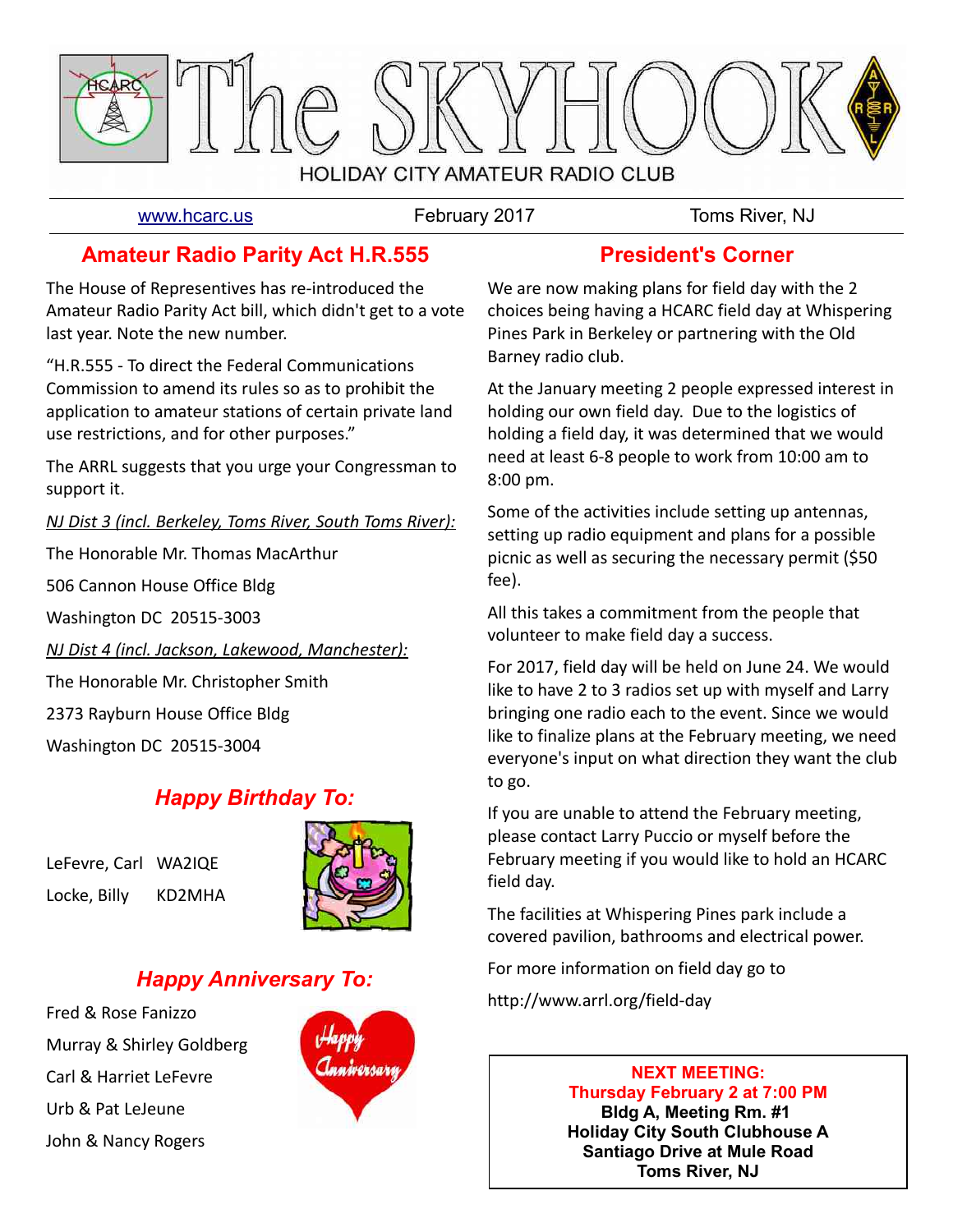## **Mark Your Calendar**



Whether you take your XYL out to lunch, or come by yourself, we'll be happy to see you at our luncheons at the Fortune Chinese Buffet on:

**March 8**, June 14, September 13, and November 8.

The Fortune Buffet is in the Marquee Mall on Rt 37W and St. Catherine Blvd.

Please let us know at the February meeting whether you'll be planning to join us there.

# **Noon Lunch Schedule**

February 13 Holiday City Diner, Mule Rd.

February 27 Lisa Restaurant, Route 37 at Mule Rd.

# **Try Our 2-meter Net**

Tuesdays at 7:00 pm. WA2JWR Repeater 146.6550 (-.6, no PL req'd), linked to 146.880 (-.6, PL 94.8) in Brick, also 445.575 (-5, PL 94.8), and Echo link 330923.

# **Increasing Club Membership**

At the January 5th executive board meeting, suggestions for increasing club membership were discussed.

Some of the ideas were procuring a table at the Berkeley Pride day in September.

Holding an event at the St Maximilian Kolbe church and members taking an active role in promoting our club.

We also have club business cards with all the club information that you can give out to people that are interested in ham radio.

Any other ideas you may have contact any club officer or executive board member (see page 3 column 2).

# **Robots Are The Future!**

#### *A Presentation By Mike Libonati WA2ACV At Our February Meeting*



Since retiring in 2004, I started making toys and things to amuse the grandkids. This started me looking into the "Makers Movement" I subscribe to Makers magazine and found simple stuff to make that pleased me and the grandkids.

You will notice in the picture an air compressor rocket launcher, a bubblegum machine and a useless machine which I will bring to he demo.

I attended the Makers Faire in Flushing Meadow Park at the Flushing Hall of Science and I was hooked on robotics. A lot of my inspiration on how to make simple robots came from Youtube and purchasing robot kits.

*This demonstration will not be a Power Point presentation; it will be a real live hands-on affair where you can play with the robots as I explain a little about each one.* 

And we will have a few words from my "Cousin Fritz. He is the good looking chap in the picture with the Mickey Mouse hat on. I hope y-all enjoy the show.

by Mike Libonati WA2ACV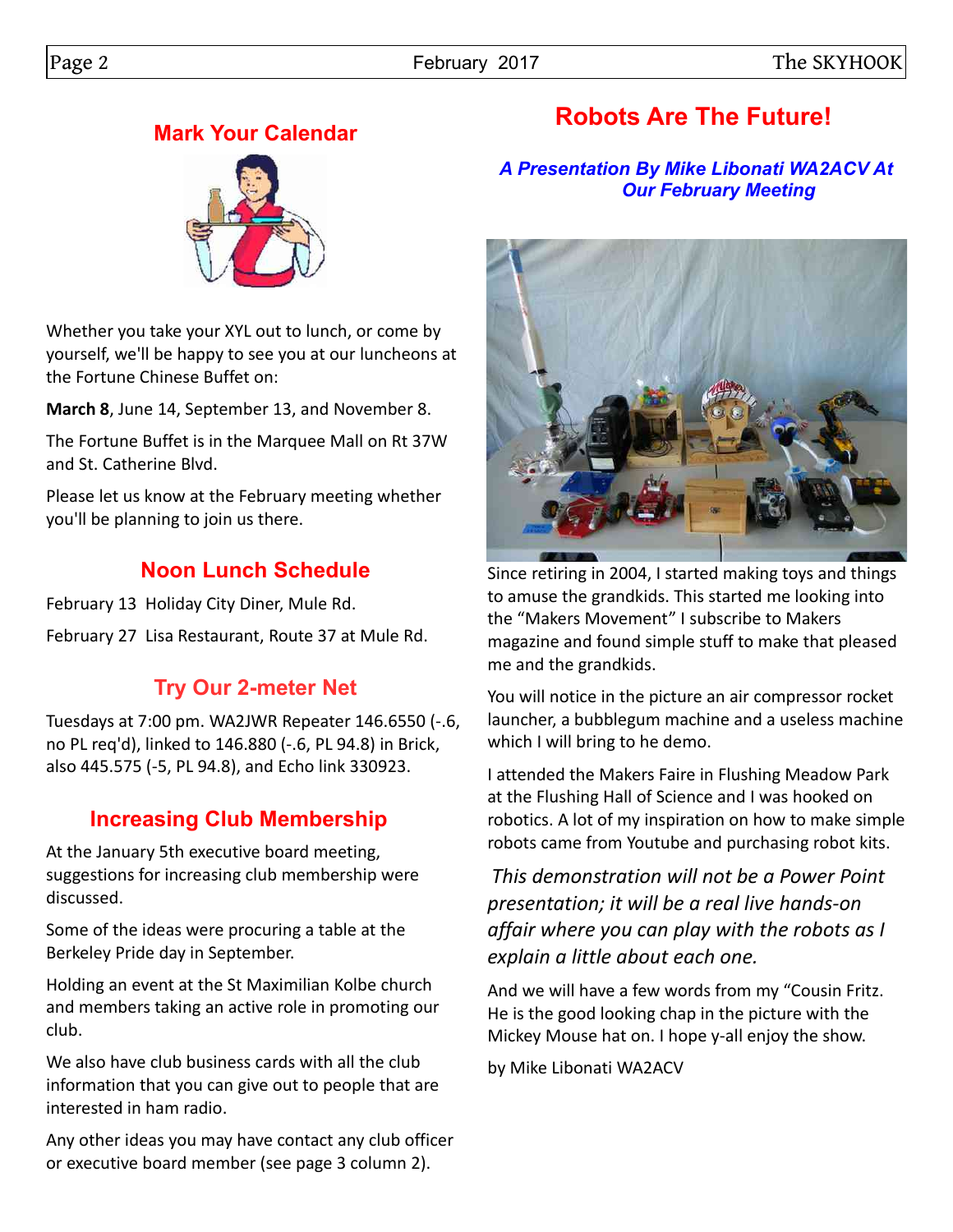## **Meet John Roberts, KQ4WR**

*A Meet the Members article by Doug Poray KC2TZC*

This month features a dedicated and an appreciated member of our club. John Roberts served as the president of the HCARC when the position was vacant. He provided the continuity required to allow the smooth operation of the organization. John not only



performed the task of presidency without any objection but also maintained the responsibility of authoring the club newsletter, the Skyhook. The newsletter always contains interesting articles and the members look forward to each issue.

John spent his career working as both an electronic technician and an electronic engineer. He was first licensed in 1951, and holds Extra Class License KQ4WR. John utilizes two mobile rigs as home base stations, one being an ICOM IC-229A and the other a Realistic HTX-100. His antennas are installed on a temporary basis and feature a 2 meter vertical and a 10 meter dipole. He also has "mag-mount" antennas for these bands for mobile operation. John enjoys listening to CW on the 40 meter and 80 meter bands to help him keep in shape for field day.

His dad encouraged him to become interested in radio and introduced John to a friend who had a son around John's age and was a amateur whose present call sign is K1GZL. K1GZL is still active as an amateur and has quite an impressive "antenna farm" which can be seen at QRZ.com.

In the early days of his amateur involvement, John prided himself by home-brewing all of his ham equipment.

John put amateur radio on the back burner for 30 years. While living in Alabama, a phone call from his son Bill, announcing that he had received his license, prompted John to become licensed once again. John was so motivated that he passed five exams in one

morning. After practicing CW until 20 wpm was reality, John passed the Extra Class License Exam. When Bill made a contact with New Zealand, John was once again hooked on ham radio. Bill's current call sign is N9PQ.

The club is fortunate to have John as a member and looks forward to his involvement in future activities.

#### **[Our VE Crew](mailto:lpuccio1@comcast.net?subject=VE)**

Larry [K2QDY](mailto:lpuccio1@comcast.net) (Liaison) 732-349-2950, Urb [W1UL,](mailto:urb@W1UL.com) John [KQ4WR,](mailto:kq4wr@arrl.net) Stan [KB2PD,](mailto:kb2pd@hotmail.com) Steve [N2WLH,](mailto:n2wlh@yahoo.com) Paul [N2QXB,](mailto:n2qxb@juno.com) Larry [WA2VLR,](mailto:lloscalz@optonline.net) Tony [KD2GSO.](mailto:tonyk613@comcast.net)

*License exams are given by appointment at 7pm on the second Wednesday of each month at Holiday City South Clubhouse, Bldg A, which is at the corner of Mule Rd. and Santiago Dr. Call Larry Puccio, K2QDY, at 732-349-2950 for information. Directions: From either Route 37 W or Davenport Road, take Mule Road to Santiago Drive. Turn into the parking lot from Santiago Drive, and park near the pool. Enter the building nearest the intersection.*

#### **CLUB COMMITTEES**

| Refreshments:       | John Rogers & Tony Kuzinski |                                  |  |  |  |
|---------------------|-----------------------------|----------------------------------|--|--|--|
| Webmaster:          |                             | Steve N2WLH N2WLH@yahoo.com      |  |  |  |
| Publicity:          | Paul N2QXB                  | 732-279-3911                     |  |  |  |
| Programs:           |                             | Tony mailto:tonyk613@comcast.net |  |  |  |
| 732-930-5779        |                             |                                  |  |  |  |
| Sunshine:           | Dave WA2DJN                 | WA2DJN3@verizon.net              |  |  |  |
| Field Day:          | Larry <b>K2ODY</b>          | 732-349-2950                     |  |  |  |
| <b>VE Sessions:</b> | Larry <b>K2QDY</b>          | 732-349-2950                     |  |  |  |
| Membership:         | Doug <b>KC2TZC</b>          | 732-928-2316                     |  |  |  |
|                     |                             |                                  |  |  |  |

#### **Holiday City Amateur Radio Club Toms River, New Jersey**

| Web Site www.hcarc.us  |               |                                |                     |  |  |
|------------------------|---------------|--------------------------------|---------------------|--|--|
| President              | Tony Kuzinski | KD2GSO                         | 732-930-5779        |  |  |
| <b>Vice President</b>  | Paul Hansen   | N <sub>2Q</sub> X <sub>B</sub> | 732-279-3911        |  |  |
| Treasurer              | Larry Puccio  | <b>K2QDY</b>                   | 732-349-2950        |  |  |
| Secretary              | John Rogers   | KD2HWR                         | 732-269-5717        |  |  |
| &/or                   | Marge Penn    | <b>KD2LNT</b>                  | 732-736-5953        |  |  |
| <b>Executive Board</b> | Doug Poray    | <b>KC2TZC</b>                  | 732-928-2316        |  |  |
| <b>Executive Board</b> | John Roberts  | KQ4WR                          | 732-350-1162 ext 33 |  |  |
| W2HC Trustee           | Larry Puccio  | K <sub>2</sub> ODY             | 732-349-2950        |  |  |

Membership is open to all interested persons. Ham license is not required. Dues are \$25.00 per year, payable Jan 1st. Members joining during the year will have the dues prorated. Family membership \$30.00 per family. ----------------------------------------------------------

Meetings are held on the first Thursday of every month, at 7:00 pm. Location: Meeting Room #1 in the Holiday City South Clubhouse. Directions: From either Route 37 W or Davenport Road, take Mule Road to Santiago Drive. Turn into the parking lot from Santiago Drive and park near the pool. Enter the building nearest the street corner.-

The SKYHOOK is published monthly as the HCARC's official newsletter. Editor and Publisher:

John Roberts [KQ4WR](mailto:kq4wr@arrl.net) 7 Lincoln Ct. Whiting, NJ 08759-1505 e-mail [KQ4WR@arrl.net](mailto:KQ4WR@arrl.net) 732 350-1162 ext 33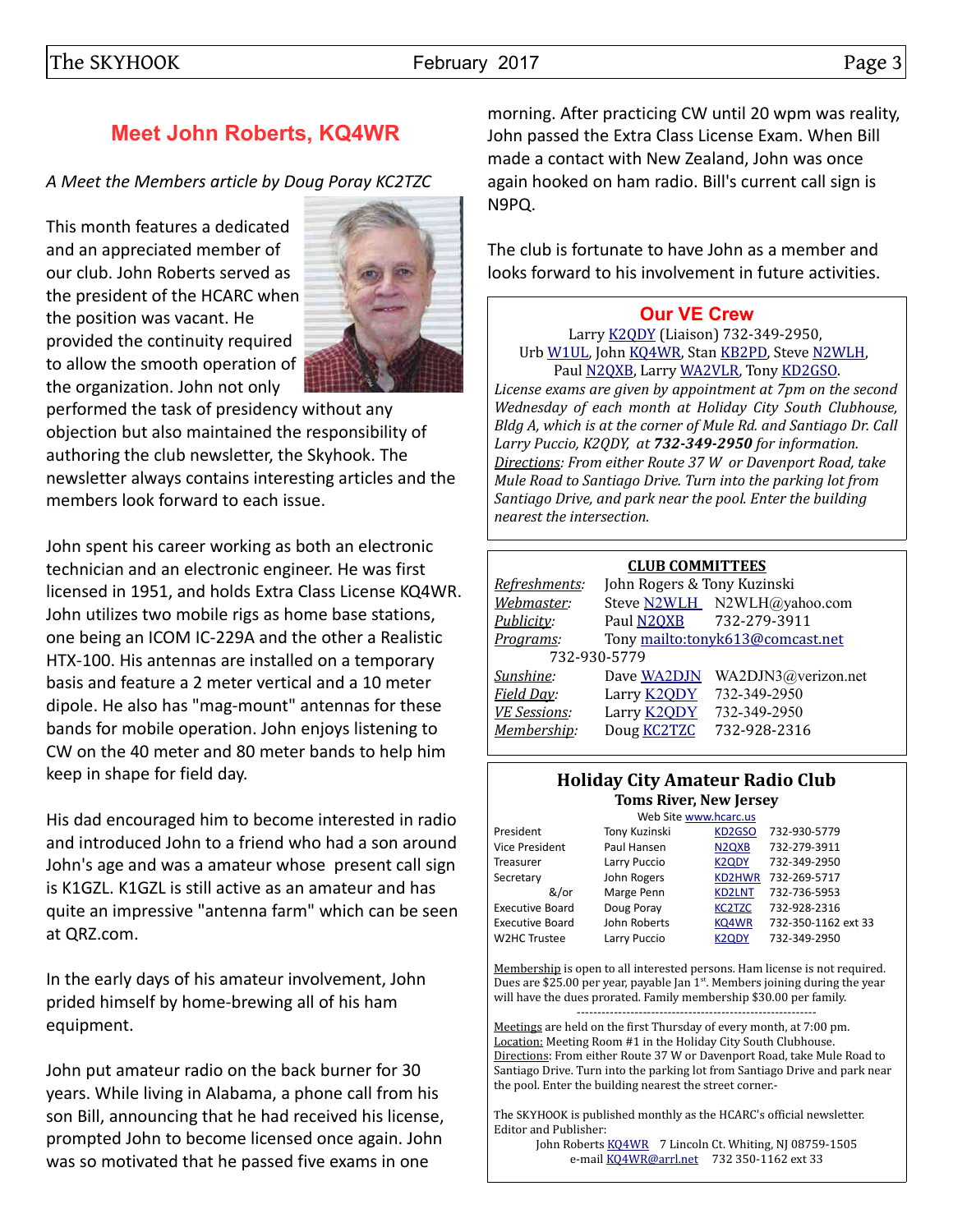## **Ocean County ARES® News**



#### February, 2017

The Friday, December 23<sup>rd</sup> Tech trip to the Ocean County D-Star site was unsuccessful in getting the gateway to communicate with the Internet. Jim, W2YG, has spent numerous hours troubleshooting the problem and has finally found that OpenWRT firmware has to be used in the D-Star router and not DD-WRT. It would have been nice if D-Star installation instructions made this clear, but it is never mentioned. Due to some logistics, the Ocean County D-Star gateway PC will not be revisited until spring and I'm hopeful that the next effort will be successful in connecting.

The 145.170 repeater nets in January had some technical problems. We attempted to use Echolink and due to my inexperience with the program, we encountered some problems and confusion. In the future, WX2NJ will act as net control using the same transceiver as Echolink. The number of Echolink users was also too low and has been increased to eight. Jim, W2YG, checked in from Florida and his audio was superb. This is a good example of a properly configured PC running Echolink and a good PC microphone. Once we work out the details on the 145.170 repeater, my plan is to also activate Echolink when running the 449.825 repeater net also. This will allow anyone in Ocean County to participate in the net, no matter how weak they may be into the repeater. They can use Echolink on their PC or cell phone. Once again, the node is 783879 or search for repeater WA2RES-R.

There will be no Ocean County ARES meeting in February. If you remember from last year, we had very poor attendance several years in a row due to weather and illness and it was decided not to have February meetings any longer. The next meeting of Ocean County ARES will be in April and will be announced fully in the March 2017 ARES News.

Finally, there will be a Ham Cram session on February 25<sup>th</sup> at the Bayville First Aid Squad. If you are interested in sending someone or you are looking to upgrade, contact Holger, K2HES for details and registration.

73 de WX2NJ

Bob Murdock

Ocean County Amateur Radio Emergency Service® EC

#### **License Exam Session Report** ARRL **O**  $VEC$

Our January 11th VE Session was attended by four VEs: Tony Kuzinski, Paul Hansen, John Roberts and Larry Puccio.

This month, we had one candidate, Mark Mittleman from Freehold NJ.

Mark had called and had made an appointment to take the Tech grade test. He arrived at 6:45 PM and began filling out the required FCC 605 form, and then took the test.

By 7:05 PM, Mark had finished the written test and had successfully passed the examination. His new call is KD2MQF .

As as a successful applicant, Mark was advised that he had a free one year membership in the Holiday City ARC.

We wish Mark well and hope to see him back for his General Class test soon.

## **Dues Were Due January 1**



Our Deusenberg is blushing again, because we hate to ask. Please contact our Treasurer, Larry Puccio K2QDY, 22 Sabinas St, Toms River NJ 08757-6153, 732-349- 2950, if you need to "pay up".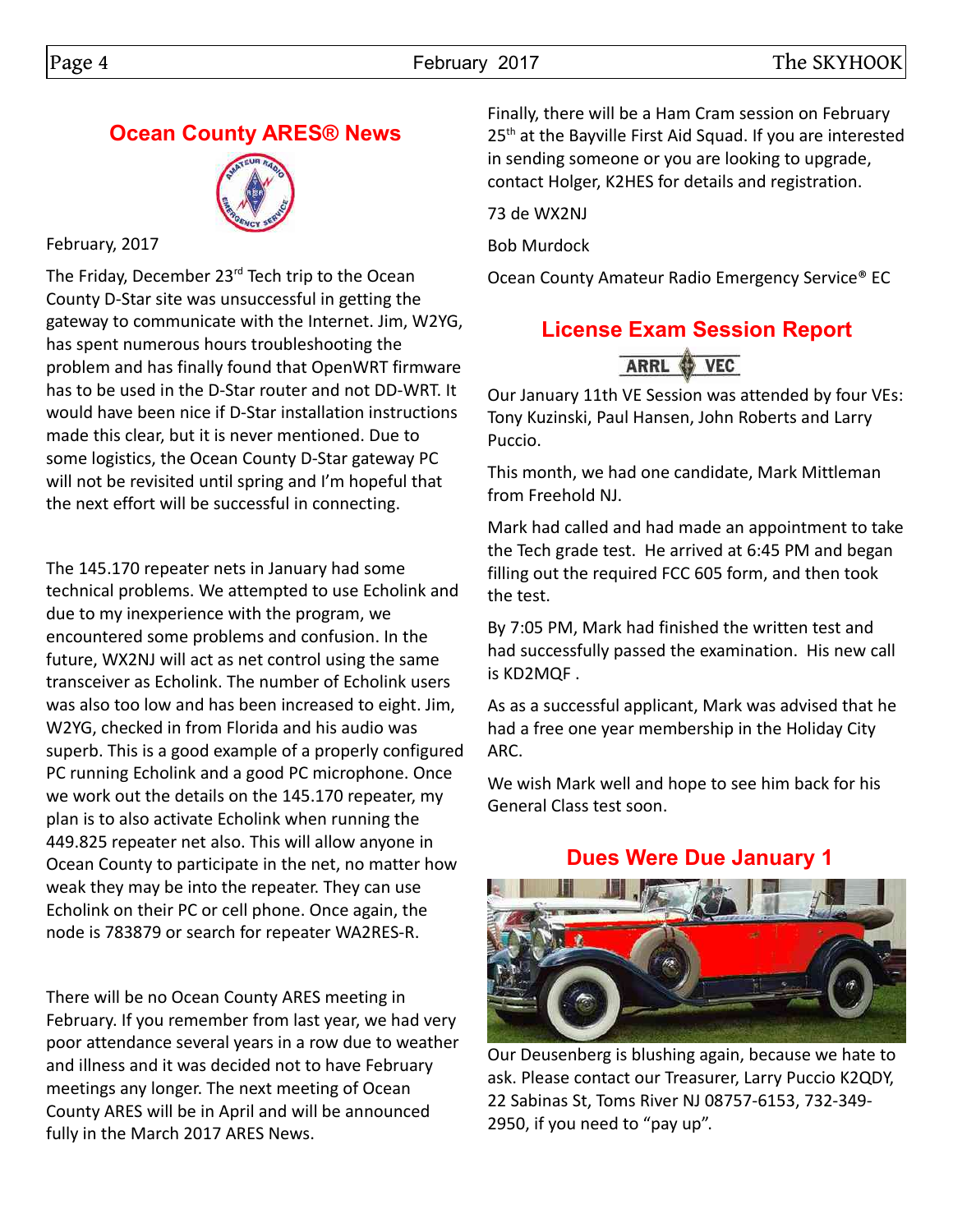#### **My "Worked All States" Love Affair - Part One**

*By Urb LeJeune W1UL*

#### **Introduction**

The ARRL's Worked All States (WAS) award is the most popular award among ham radio operators worldwide. The League's DX Century Club (DXCC) is the second most popular award.

The Worked All States Club was first announced in QST in January 1936, during the same period as the DXCC award was being developed. Except for not offering endorsements, the rules were substantially similar to those used today. However, an operator was required to be in the same location for all contacts. (Currently one can move up to 50 miles away.) Initially, there were only 48 states – the lower 48 – until 1959 when Alaska and Hawaii entered the Union. Unlike DXCC, WAS did not start fresh after World WW II and earlier contacts remained valid. Over time the certificate has undergone changes to make it more colorful. The WAS award is an especially attractive certificate.

If you could use some focus in your ham radio activities consider a quest for both WAS and DXCC. For the sake of this article, we'll concentrate on the WAS award. I have found from my personal experience that when I have a goal, my ham radio activity increases. For me, the more difficult the goal, the greater the satisfaction when the quest is completed.

#### **My First WAS Journey**

My first year and a half as a ham consisted of getting on the air when I got home from high school, and "hamming" until dinner time. My first rig was a home-brew crystal controlled transmitter operating exclusively on 40 meters. During my first year and a half on the air, I never worked a station west of the Mississippi River from my QTH in northern New Jersey.

One night in mid-1951 I woke up about 2 AM with a toothache and couldn't get back to sleep. I turned on my rig, fully expecting no one to be on at such an ungodly hour, and low and behold, I worked Montana, Washington state, and California in fairly rapid succession. I was elated and suddenly a WAS appeared very difficult but possible. The year was 1950 and Alaska and Hawaii were not yet states. WAS, then as now, required confirmation of communications with all states. Six years after the eventful "toothache night", I finally worked Utah to complete my WAS.

There were two years away from my home rig during active duty military service.

#### **Who can Work All States?**

Almost anyone. Many operators have achieved WAS with 5 watts and an indoor antenna. One caveat; a Technician Class license holder can only operate HF phone on 10 meters. Unfortunately, we are approaching a minimum in the current sunspot cycle, during which years 10 meters is virtually useless.

From a practical standpoint, if you hold a Technician license and want to pursue a WAS you will have to do one or two things:

- 1. Learn Morse Code.
- 2. Upgrade to General.

If you learn Morse code you can operate CW in the old Novice portions of 80, 40, and 15 meter bands.

If you choose to learn Morse Code there are two really good, and free, programs:

- 1. *Just Learn Morse Code* at http://www.justlearnmorsecode.com
- 2. The G4FON Koch Trainer at http://www.g4fon.net/CW %20Trainer.htm

The G4FON is more versatile and my personal favorite.

If you choose to upgrade to General please check out my Ham Cram website, which has three distinguishing characteristics:

- 1. Don't study incorrect answers.
- 2. Only study the questions most likely to be on the VE test.
- 3. It's totally FREE

Study smarter, not harder is my mantra.

The quickest path to upgrading your license is at

http://ham-cram.com .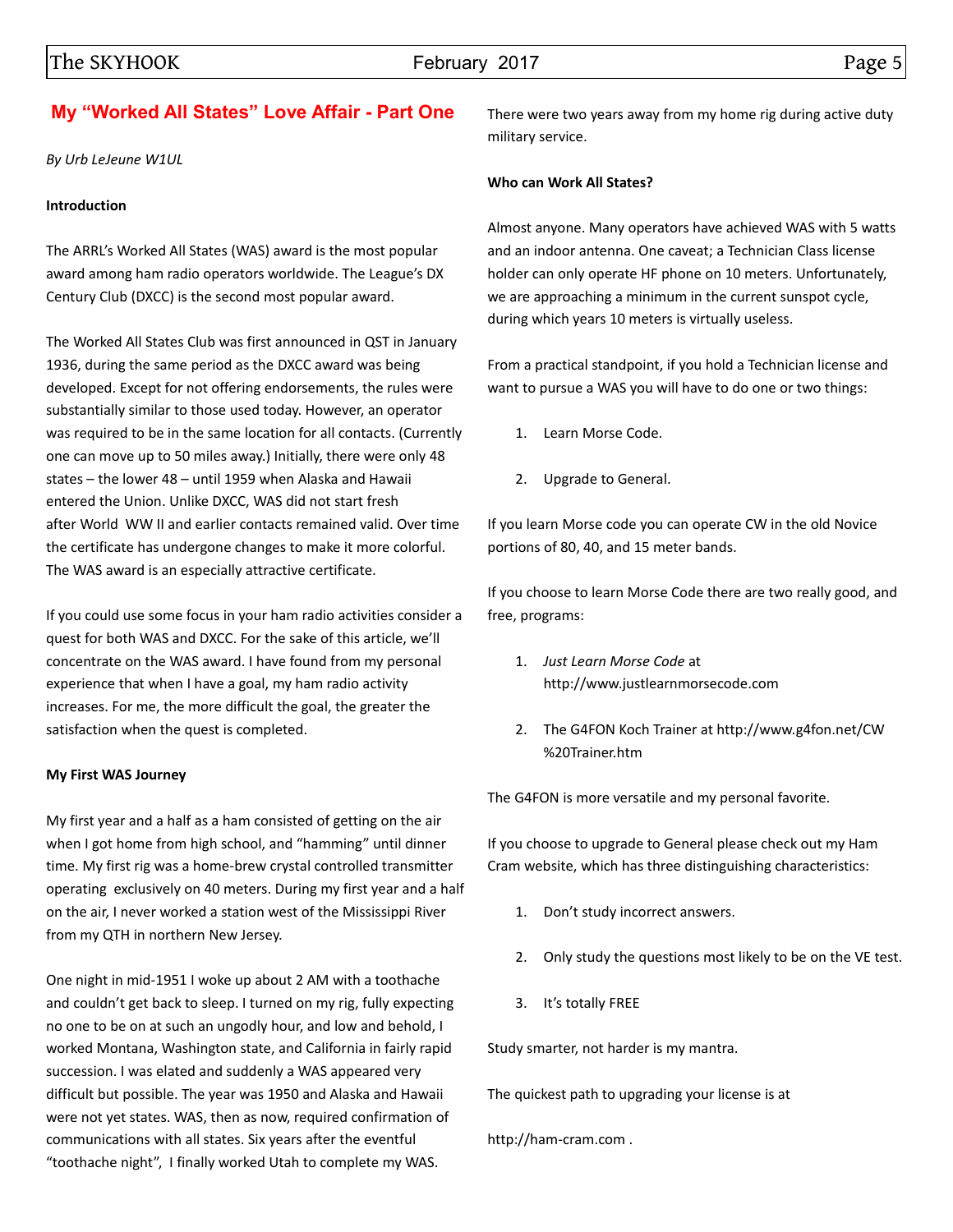#### **Some Rare DX Coming**

|      | CALL ENTITY CITU CQ GRID MILES DIR        |  |  |  |
|------|-------------------------------------------|--|--|--|
|      |                                           |  |  |  |
|      | 9N7EI NEPAL 4S 42 22 NL27mm 7592 NNE      |  |  |  |
|      | CE0Y EASTER I. SA 63 12 DG52hv 5158 SSW   |  |  |  |
|      | CE0Z JUAN F. IS. SA 14 12 FF0601 5097 S   |  |  |  |
|      | FO/a AUSTRAL IS. OC 63 32 BG66dd 6462 WSW |  |  |  |
|      | TL8TT CTRL AFRICA AF 47 36 JJ94am 6142 E  |  |  |  |
| XX9D |                                           |  |  |  |
|      | YJ VANUATU OC 56 32 RH42aa 8469 W         |  |  |  |

#### **A Morse Decoder Chart**



have to learn by hearing. But to use the chart, begin each character with your stylus or cursor at "Start". For each **do**t, move to the **right** to the next item, and for each **dash**, move **down** to the next item below. For example, to decode "**...-**" ('V'), move (from "Start") to the *right* to the 'E' (for the first dot). Then *right* to the 'I' for the next, *right* again to the 'S', then *down* to the 'V', and you're done. The '~' items aren't Morse characters, but are needed in the chart, so you will count them as items. The '+' and '=' are not used as math, but have other purposes.

## **DX Advice**



The most important rule is Listen, Listen, Listen. You can learn a lot just by listening.

Most DX stations don't still need to work New Jersey, so don't waste time calling "CQ DX". Your chances of working DX are much better by answering a CQ from a DX station.

Although most DX stations speak English, their accent may be different from yours, so speak clearly and slowly, avoid uncommon words, and always use the standard NATO phonetic alphabet for your call sign.

Remember that the DX station may not be listening on his own frequency, but rather 1 to 5 kHz higher or lower (usually higher), where you will find stations giving just their call signs, over and over again. That's called a *Pileup*. You need to transmit on the pileup frequency, but receive on the DX station's frequency, so learn to use the A/B switch of your transceiver.

Use the least receiving bandwidth necessary. It's time to read the instruction manual that came with your radio.

If the station you're trying to hear sounds chopped up or garbled, try reducing the sensitivity by using the receiver's input attenuator. The distortion may be being caused by overload from a stronger signal.

A copy of *THE ARRL OPERATING MANUAL* is well worth the investment.